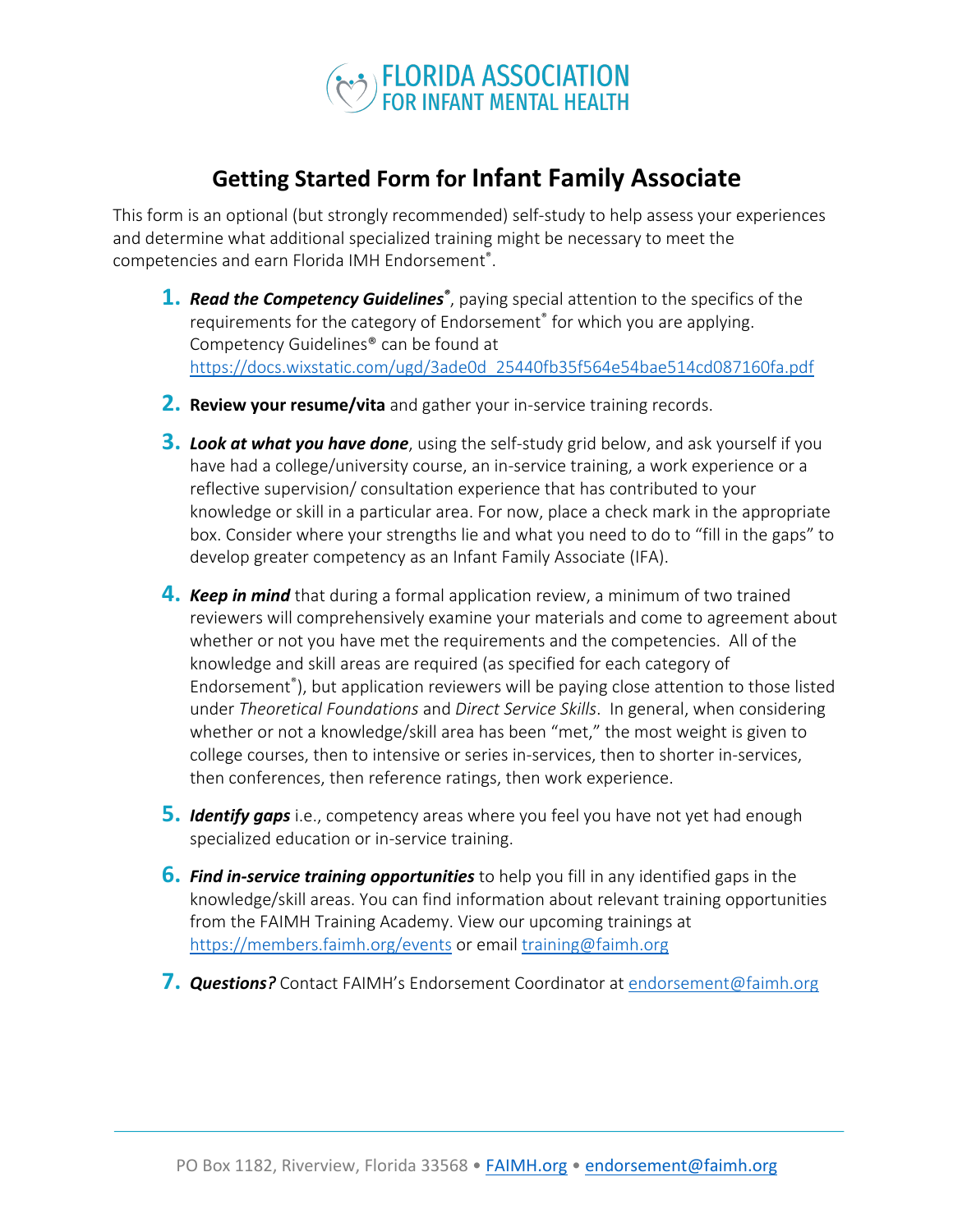## Infant Family Associate Self-Study Guide

| <b>Theoretical Foundations</b>                     | <b>Education</b> | <b>Work</b> | In-Service Training(s) |
|----------------------------------------------------|------------------|-------------|------------------------|
| Pregnancy and Early Parenthood                     |                  |             |                        |
| Infant/Young Child Development and<br>Behavior     |                  |             |                        |
| Infant/Young Child and Family Centered<br>Practice |                  |             |                        |
| Relationship-focused Practice                      |                  |             |                        |
| Family Relationships & Dynamics                    |                  |             |                        |
| Attachment, Separation, Trauma, Grief<br>& Loss    |                  |             |                        |
| <b>Cultural Competence</b>                         |                  |             |                        |
| Law, Regulation & Policy                           | <b>Education</b> | <b>Work</b> | In-service training(s) |
| <b>Ethical Practice</b>                            |                  |             |                        |
| Government, Law & Regulation                       |                  |             |                        |
| <b>Agency Policy</b>                               |                  |             |                        |
| <b>Systems Expertise</b>                           | <b>Education</b> | <b>Work</b> | In-service training(s) |
| Service Delivery Systems                           |                  |             |                        |
| <b>Community Resources</b>                         |                  |             |                        |

| <b>Direct Service Skills</b> | <b>Education</b> | <b>Work</b> | In-service training(s) |
|------------------------------|------------------|-------------|------------------------|
| Observation and Listening    |                  |             |                        |
| Screening and Assessment     |                  |             |                        |
| Responding with Empathy      |                  |             |                        |
| Advocacy                     |                  |             |                        |
| Life Skills                  |                  |             |                        |
| Safety                       |                  |             |                        |

| <b>Working with Others</b>                         | <b>Education</b> | <b>Work</b> | In-service training(s) | Reflective supervision/consultation |
|----------------------------------------------------|------------------|-------------|------------------------|-------------------------------------|
| <b>Building &amp; Maintaining</b><br>Relationships |                  |             |                        |                                     |
| <b>Supporting Others</b>                           |                  |             |                        |                                     |
| Collaborating                                      |                  |             |                        |                                     |
| <b>Resolving Conflict</b>                          |                  |             |                        |                                     |
| <b>Empathy and Compassion</b>                      |                  |             |                        |                                     |